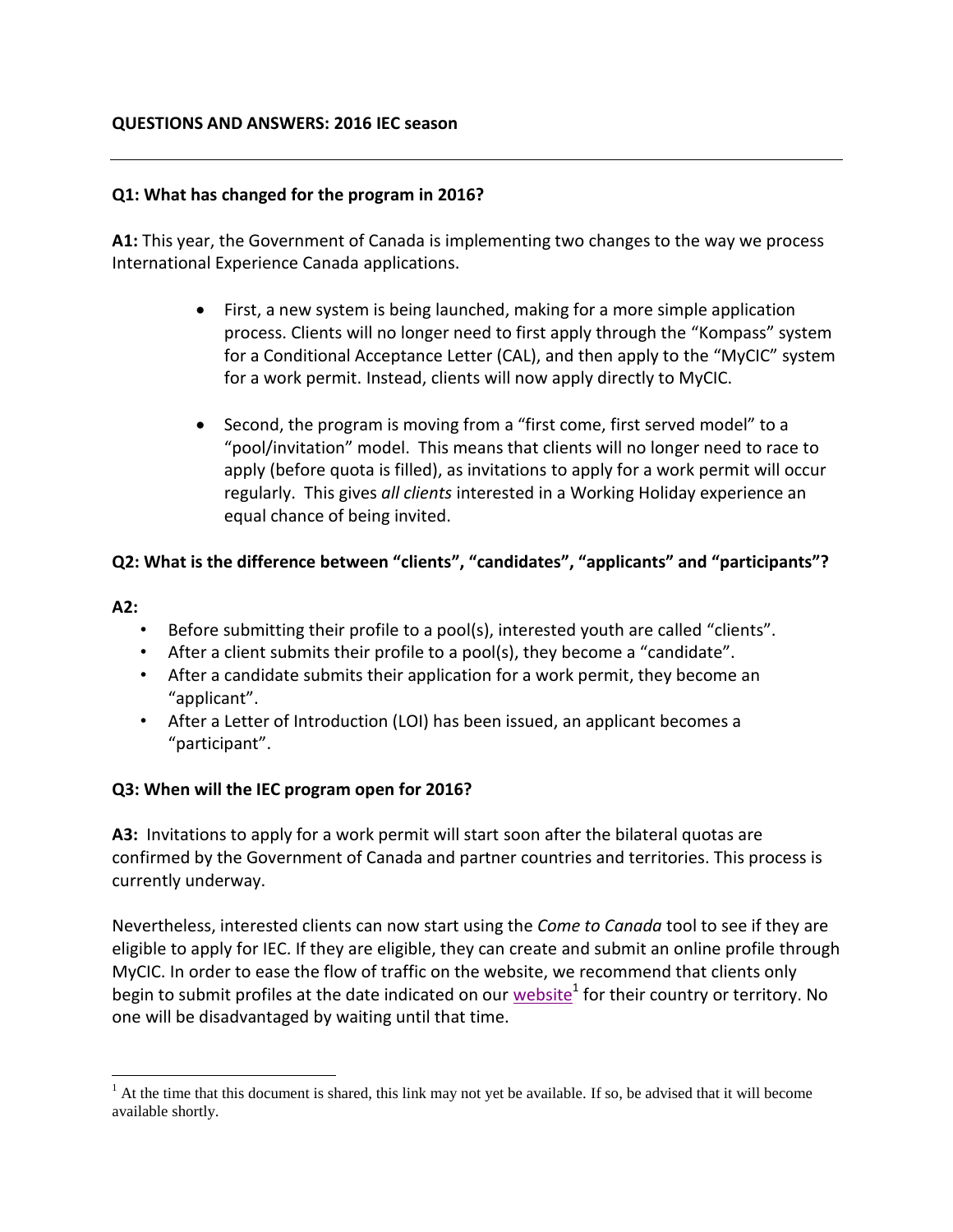Eligible clients who submit a profile will be placed into one or more pool(s) of eligible candidates for their country or territory. When bilateral quotas are confirmed and the normal administrative process is completed, the Department will announce, five days in advance, when the first round of invitations will take place. Rounds of invitations will take place continuously during the year.

At the end of the season for each country/territory and category, the Government of Canada will announce, five days in advance, when the last round of invitations will take place provided there is quota space remaining.

# **Q4: What is a pool?**

**A4:** A pool is a group of candidates who have created and submitted their profile to an IEC program category. Candidates are permitted to submit their profile to as many pools as they are eligible.

Clients must only submit one profile to the IEC pool(s). They can choose to submit their profile to any of the pools they are eligible for that are available in their country or territory. For example, with a client's one profile, they could be eligible to submit that profile to both the Working Holiday pool and the Young Professionals pool at the same time.

Throughout the season, the Department will regularly invite candidates from these pools to apply for a work permit, as long as quota is available for their country or territory and program category. Candidates must receive an invitation to apply from the Department before they can submit an application for a work permit under the IEC program.

The Department will create a pool for each IEC country or territory and their program categories, which may include *Working Holiday*, *International Co-op (Internship)* and *Young Professionals* streams. All profiles in the pools are valid for the season for which they were created and expire at the end of the season. New pools will be created prior to launching a new season.

# **Q5: How will the Department proceed to choose candidates from the pools and invite them to apply for a work permit?**

**A5:** Rounds of invitations will take place regularly throughout the season and in numbers that are in line with demand until **the quota is reached.** 

Candidates with an eligible profile in more than one pool can decline the invitation(s) they receive and still be eligible to be invited through another category. With the new e-application system, IEC will prioritize inviting candidates from the pools in this order:

*1. International Co-op (Internship),*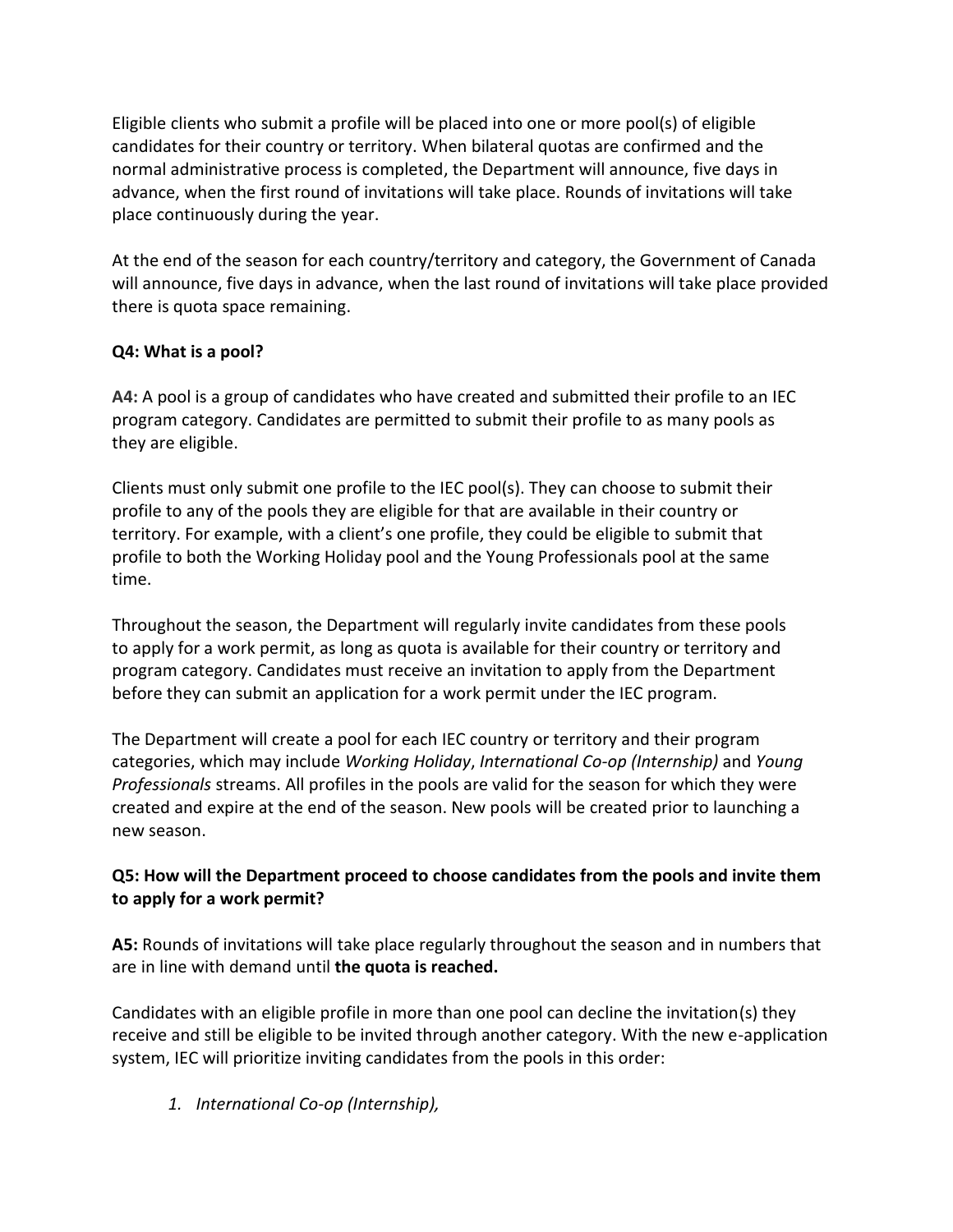- *2. Young Professionals,*
- *3. Working Holiday.*

Candidates who receive an invitation to apply for a work permit will be notified via their MyCIC account. Once a candidate has been notified, they will have 10 days to take action and start their work permit applications or to refuse the invitation. If they start their work permit application, they will have 20 days to submit a complete work permit application. If a candidate declines the invitation to apply, their profile will go back into the pool and they may receive an invitation to apply in another round of invitations. Their profile will also remain valid in any other pools the candidate may have submitted their profile to. If a candidate does not respond to the invitation to apply, their entire profile will be deleted from all pools in which it has been submitted. They will receive correspondence notifying them of such.

### *International Co-op (Internship) and Young Professionals*

Candidates with employer-specific job offers who have submitted a profile under the Young Professionals or International Co-op categories will be invited to apply for a work permit on a regular basis, and then will be processed based on the date their completed application was submitted. All candidates in these pools will receive an invitation to apply for a work permit so long as quota remains for their country or territory.

# *Working Holiday*

The Department will randomly select *Working Holiday* candidates from the pool to apply for an open work permit. Completing an IEC online profile and entering a *Working Holiday* pool **does not guarantee** that a candidate will get an invitation to apply for a work permit.

# **Q6: Why is the Department randomly selecting** *Working Holiday* **candidates from the pools?**

**A6:** The popularity of the IEC among many foreign nationals has resulted in quota spaces being filled in the matter of minutes. In previous years, clients who were unable to apply once quota spaces opened for their country or territory could not participate in that year. Through the new e-application invitation model, a greater number of clients from countries or territories where demand is high will have a chance to participate under the *Working Holiday* category, as they will have more time to submit their profiles. However, it **does not guarantee** that all candidates with an eligible profile in *Working Holiday* pools will be invited to apply for a work permit.

# **Q7: How long can candidates expect to be in a pool before they will receive an invitation to apply for a work permit?**

**A7:** The length of time that candidates can expect to be in the pool will vary significantly depending on the demand in their country or territory, and category of choice. For some categories where demand surpasses the available space, particularly the Working Holiday